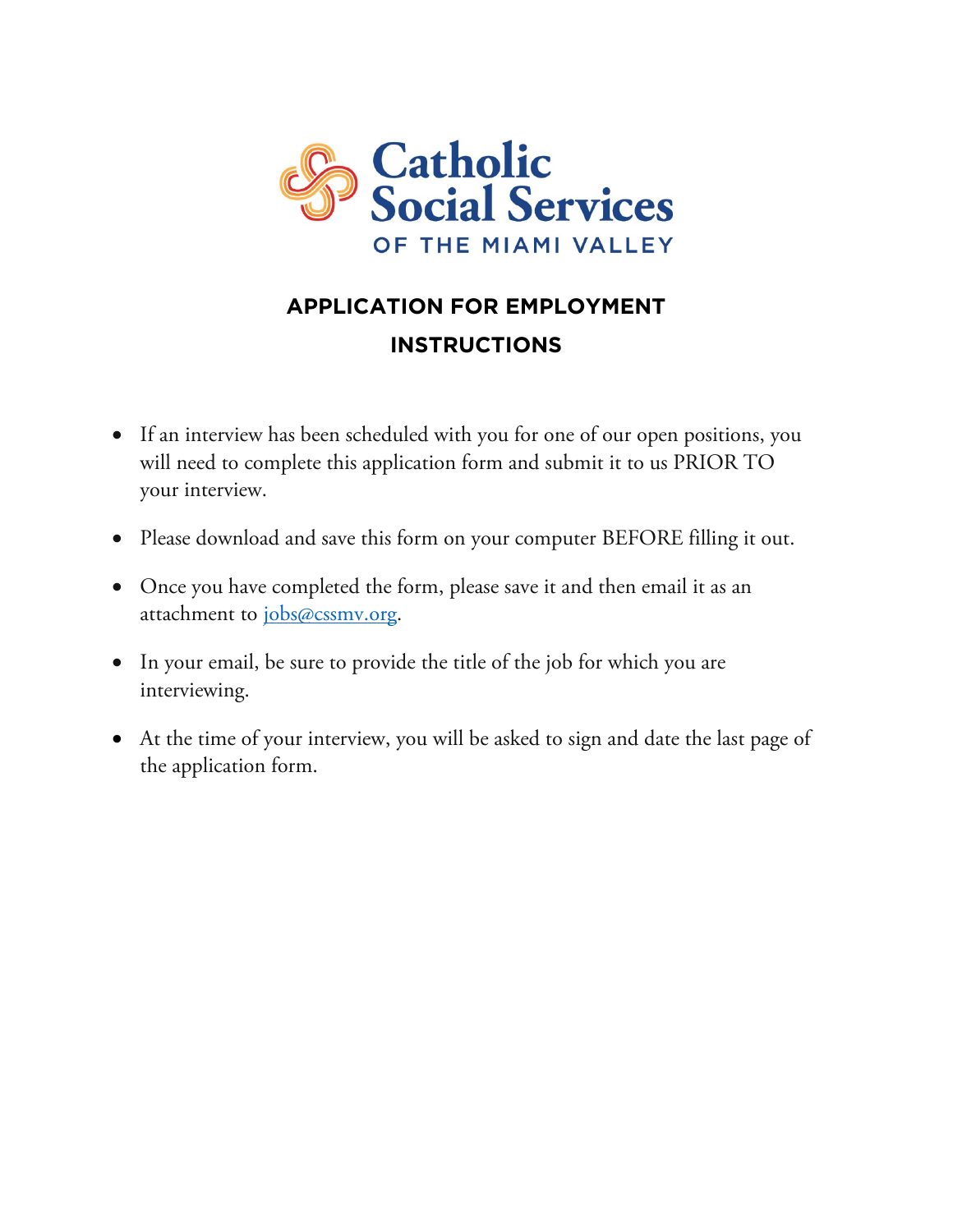

### **Catholic Social Services of the Miami Valley** 922 W. Riverview Ave., Dayton, Ohio 45402 (937.223.7217) **APPLICATION FOR EMPLOYMENT**

*CSSMV is an Equal Opportunity Employer. It is our policy to provide equal employment opportunities to all employees and applicants for employment without regard to race, color, sex, military status, national origin, age, disability, status as a Vietnam-era or special disabled veteran, or status in any group protected by state or local law. This policy applies to all terms and conditions of employment including, but not limited to, hiring, placement, promotion, termination, leaves of absence, and compensation*. *To ensure the dignity of and comply with HIPAA and social work/counselor board ethics regulations, current clients or clients in the past year are not eligible to apply for employment with the agency (excluding pantry/interfaith clients).* 

Were you referred by a current CSSMV employee? If yes please list their name(s):

| <b>Personal Information</b>            |                                                                     |                                                         | (PLEASE PRINT)                                           |
|----------------------------------------|---------------------------------------------------------------------|---------------------------------------------------------|----------------------------------------------------------|
| Name                                   | (Last)                                                              | (First)                                                 | (Middle initial)                                         |
| <b>Present Address</b>                 | (Street, City, State and Zip)                                       |                                                         | How Long?                                                |
| Home Telephone                         | Alternate Telephone                                                 | <b>E-Mail Address</b>                                   |                                                          |
| Are you under 18 years of age?<br>lYes | No                                                                  | Yes                                                     | If Yes, can you furnish a work permit if required?<br>No |
|                                        | Are you eligible to work in the United States?                      | (Proof of eligibility will be required upon employment) |                                                          |
| Yes                                    | lΝo<br>Have you ever worked or volunteered here before?             | If Yes, give date(s) and position or program            |                                                          |
| Yes                                    | No                                                                  |                                                         |                                                          |
| Yes                                    | Have you ever pled "guilty" to or been convicted of a crime?*<br>No | If Yes, please provide date(s) and details below.       |                                                          |

Answering "Yes" does not constitute an automatic bar to employment. Factors such as the date of the offense, the seriousness and nature of the violation, rehabilitation, and position applied for will be taken into account.

#### Work Preferences

| What type of employment do you want?                                    | What is your desired salary range? |  |  |
|-------------------------------------------------------------------------|------------------------------------|--|--|
| <b>IFull-Time</b><br>Part-Time<br>Temporary                             |                                    |  |  |
| What position(s) are you applying for?                                  |                                    |  |  |
|                                                                         |                                    |  |  |
| What date(s) are you available for employment?                          | What days and hours can you work?  |  |  |
|                                                                         |                                    |  |  |
| Are you willing to travel if required?<br>If Yes, what percent of time? |                                    |  |  |
| No<br>∕es                                                               |                                    |  |  |
| Will you work overtime, if required?<br>If No, please explain below.    |                                    |  |  |
| lYes.<br>No                                                             |                                    |  |  |
| Are you related to any employee or Board member of CSSMV?               | If Yes, please list.               |  |  |
| Yes<br>No                                                               |                                    |  |  |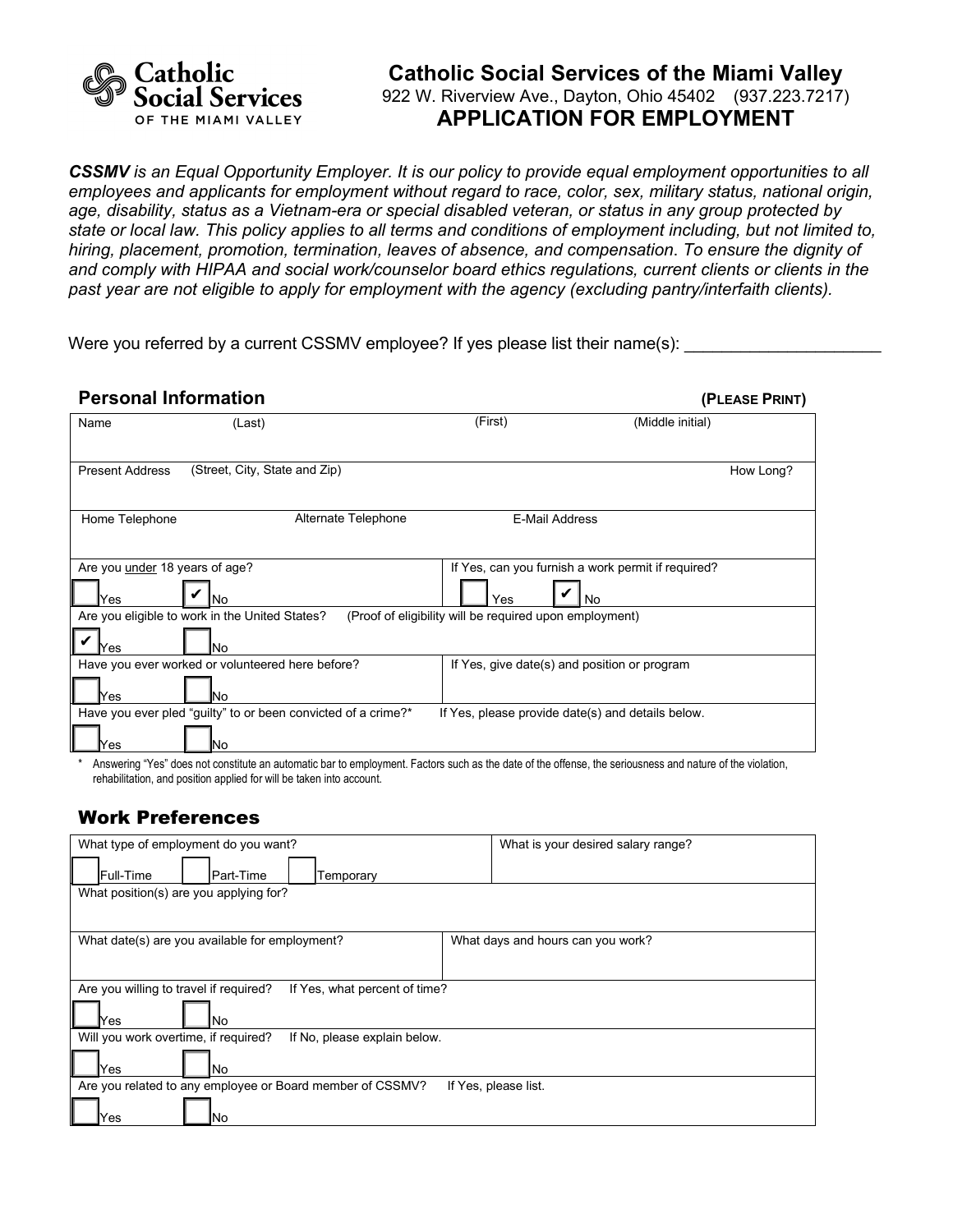# Employment History

Provide the following information for your last four (4) employers, assignments, or volunteer activities, starting with the most recent. **Please fill in as completely as possible – do not mark "refer to resume."**

| From                                 | To | Employer                                                         | Telephone                |  |  |
|--------------------------------------|----|------------------------------------------------------------------|--------------------------|--|--|
| Job Title                            |    | Address (Street Address/City/State/Zip)                          |                          |  |  |
| Immediate Supervisor and Title       |    | Summarize the nature of work performed and job responsibilities. |                          |  |  |
| May we contact for reference?<br>Yes | No |                                                                  |                          |  |  |
| Reason for Leaving                   |    | <b>Beginning Rate/Salary</b>                                     | Final Rate/Salary        |  |  |
|                                      |    | \$<br>per                                                        | \$<br>per                |  |  |
| From                                 | To | Employer                                                         | Telephone                |  |  |
| Job Title                            |    | Address (Street Address/City/State/Zip)                          |                          |  |  |
| Immediate Supervisor and Title       |    | Summarize the nature of work performed and job responsibilities. |                          |  |  |
| May we contact for reference?<br>Yes | No |                                                                  |                          |  |  |
| Reason for Leaving                   |    | <b>Beginning Rate/Salary</b><br>Final Rate/Salary                |                          |  |  |
|                                      |    | \$<br>per                                                        | \$<br>per                |  |  |
|                                      |    |                                                                  |                          |  |  |
| From                                 | To | Employer                                                         | Telephone                |  |  |
| Job Title                            |    | Address (Street Address/City/State/Zip)                          |                          |  |  |
| Immediate Supervisor and Title       |    | Summarize the nature of work performed and job responsibilities. |                          |  |  |
| May we contact for reference?        |    |                                                                  |                          |  |  |
| Yes<br>Reason for Leaving            | No | Beginning Rate/Salary                                            | <b>Final Rate/Salary</b> |  |  |
|                                      |    | \$<br>per                                                        | \$<br>per                |  |  |
| From                                 | To | Employer                                                         | Telephone                |  |  |
| Job Title                            |    | Address (Street Address/City/State/Zip)                          |                          |  |  |
| Immediate Supervisor and Title       |    | Summarize the nature of work performed and job responsibilities. |                          |  |  |
| May we contact for reference?        |    |                                                                  |                          |  |  |
| Yes<br>Reason for Leaving            | No | <b>Beginning Rate/Salary</b>                                     | Final Rate/Salary        |  |  |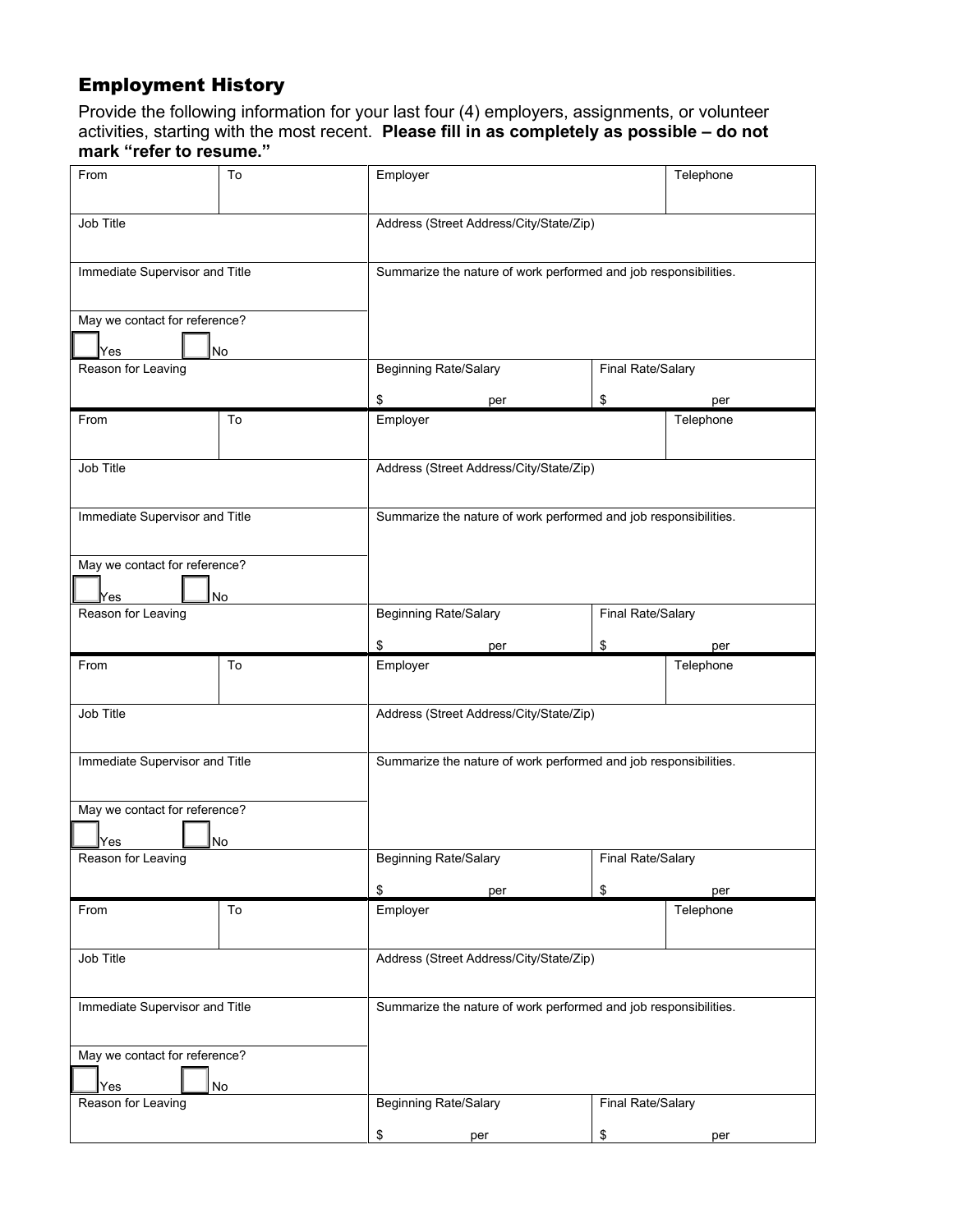# Educational Background

| Name and Location  | Number of<br>Years<br>Completed | Major | Did You<br>Graduate? | Year of<br>Graduation                 | Degree |
|--------------------|---------------------------------|-------|----------------------|---------------------------------------|--------|
| <b>High School</b> |                                 |       | Yes<br>  No          | Do not<br>complete for<br>High School |        |
| College(s)         |                                 |       | Yes<br>No            |                                       |        |
|                    |                                 |       | Yes<br>No            |                                       |        |
| Other              |                                 |       | Yes<br>No            |                                       |        |
|                    |                                 |       | Yes<br>No            |                                       |        |

## Additional Information

| <b>Computer Skills</b>                     |                                   |                                                     |
|--------------------------------------------|-----------------------------------|-----------------------------------------------------|
|                                            |                                   |                                                     |
|                                            |                                   |                                                     |
| Licenses, Certifications, or Registrations |                                   |                                                     |
|                                            |                                   |                                                     |
|                                            |                                   |                                                     |
| In which states have you been licensed?    |                                   |                                                     |
| For Counseling applicants: CAQH #:         |                                   | NPI#                                                |
|                                            | (for billing insurance companies) | (National Provider # for billing Medicare/Medicaid) |

# **References**

Please provide at least three (3) business/work references who are not related to you. If not applicable, please provide three (3) school or personal references who are not related to you.

| . .                              | $\sqrt{ }$               |              |                                      |                                      |  |
|----------------------------------|--------------------------|--------------|--------------------------------------|--------------------------------------|--|
| Daytime Telephone Number<br>Name |                          |              |                                      | Alternate Telephone Number or e-mail |  |
| Address (including Zip Code)     |                          | Relationship |                                      | Years Known                          |  |
| Name                             | Daytime Telephone Number |              | Alternate Telephone Number or e-mail |                                      |  |
| Address (including Zip Code)     |                          | Relationship |                                      | Years Known                          |  |
| Name                             | Daytime Telephone Number |              | Alternate Telephone Number or e-mail |                                      |  |
| Address (including Zip Code)     |                          |              | Relationship                         | Years Known                          |  |